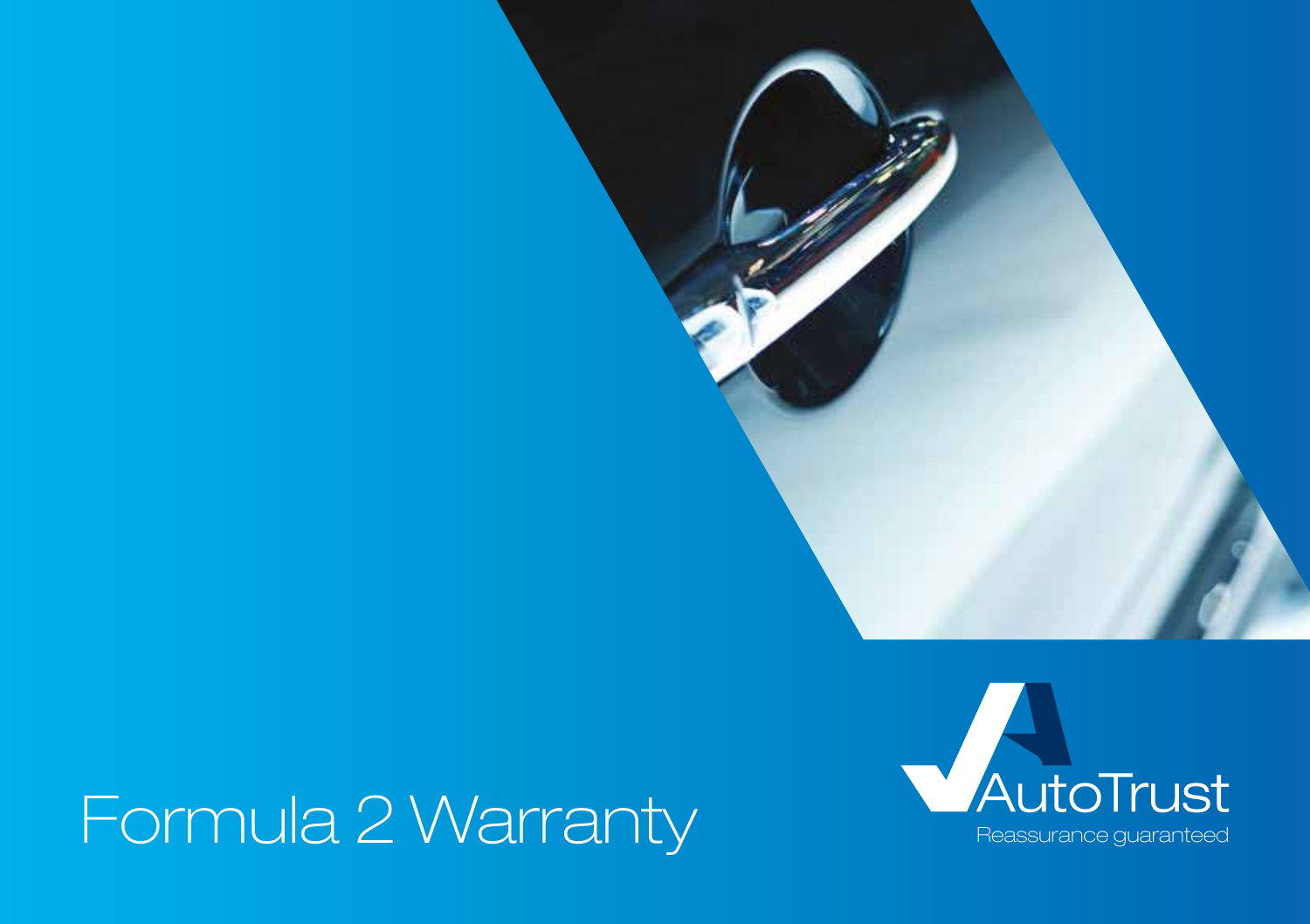

# Warranty protection for your vehicle – Peace of mind for you

### Formula 2 Warranty

This is a summary of cover only and does not detail the full terms and conditions of your warranty product.

- Covers the majority of major mechanical and electrical components against breakdown or failure
- **Protects against the costs of replacing** parts and the labour to fit them
- No limit to the number of repairs you can claim for
- **T** Temporary vehicle replacement whilst warranty repairs take place
- Up to 60 days warranty cover whilst on the continent
- Warranty available for up to 24 months
- $\blacksquare$  Transferable where vehicle is sold privately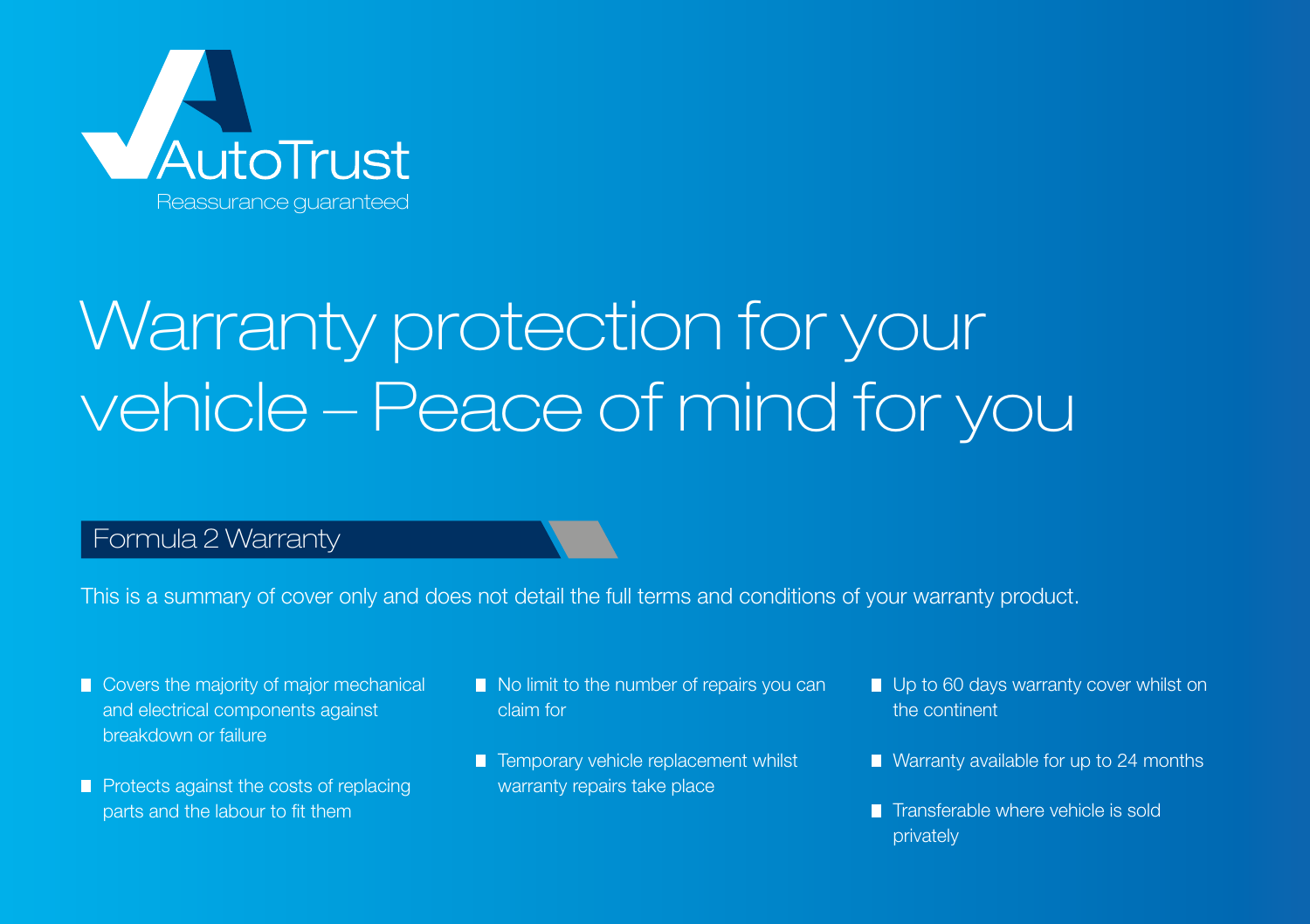### What is Covered

Your AutoTrust Formula 2 warranty covers the following components against mechanical or electrical breakdown (subject to the conditions detailed in the Warranty Handbook and the maximum claim limit).

Mechanical and electrical breakdown is the failure of a component, causing a sudden stoppage of its function, for a reason other than wear and tear, normal deterioration or negligence. Damage caused by the effect of overheating is not regarded as a mechanical breakdown under the terms of the warranty.

**ABS** - Wheel sensors.

**Braking system** – Brake limiter valve, calipers, master cylinder, servo, wheel cylinders.

**Casings** – Engine, final drive, gearbox and transmission.

**Central Locking** - Solenoids.

**Clutch** – Clutch cover, clutch fork and pivot, plate, master cylinder, slave cylinder and thrust bearing.

#### **Consumables (as part of a valid claim)**

– Oil, oil under this warranty filter, brake fluid and anti-freeze.

**Cooling system** – Water pump, thermostat and housing, radiator, viscous fan coupling.

**Differential and driveline** – CV joints, internal differential components, drive shafts, halfshafts, propshaft and universal joints.

**Electrics** - Alternator, electric window switches, cooling fan motor, horn, indicator relay and starter motor.

**Electronic ignition system** – Crankshaft sensor, camshaft sensor and engine E.C.U.

**Engine** – Camshaft, camshaft followers, camshaft pulleys, conrods and bearings, crankshaft and bearings, cylinder bores, cylinder head, cylinder head gasket, flywheel, gudgeon pins, oil pump, pistons and rings, push rods, rocker assembly, starter ring gear, tappet gear, tensioners, timing belts, timing chains, timing gears, valves and guides.

You are not covered for burnt out, lacquered or pitted valves, or any damage resulting

from the failure of worn timing belts which have not been replaced in accordance with the manufacturer's service schedule.

**Fuel system** - Air flow meter and tank sender unit.

**Gearbox** – Internal automatic gearbox components, electric governor, internal manual gearbox components, oil cooler, overdrive unit and torque convertor.

**Manual and power steering** – PAS pump, PAS rack, pressure pipes, rack and pinion and reservoir.

**Oil seals and gaskets** – Any which require the removal of a major component i.e. engine, gearbox and/or differential.

**Steering** - PAS pump and PAS rack.

**Turbo unit** – Turbo unit, including wastegate.

**Wheel bearings** – Failure of the bearings.

**Important – Unless specifically listed above, all other parts are excluded.**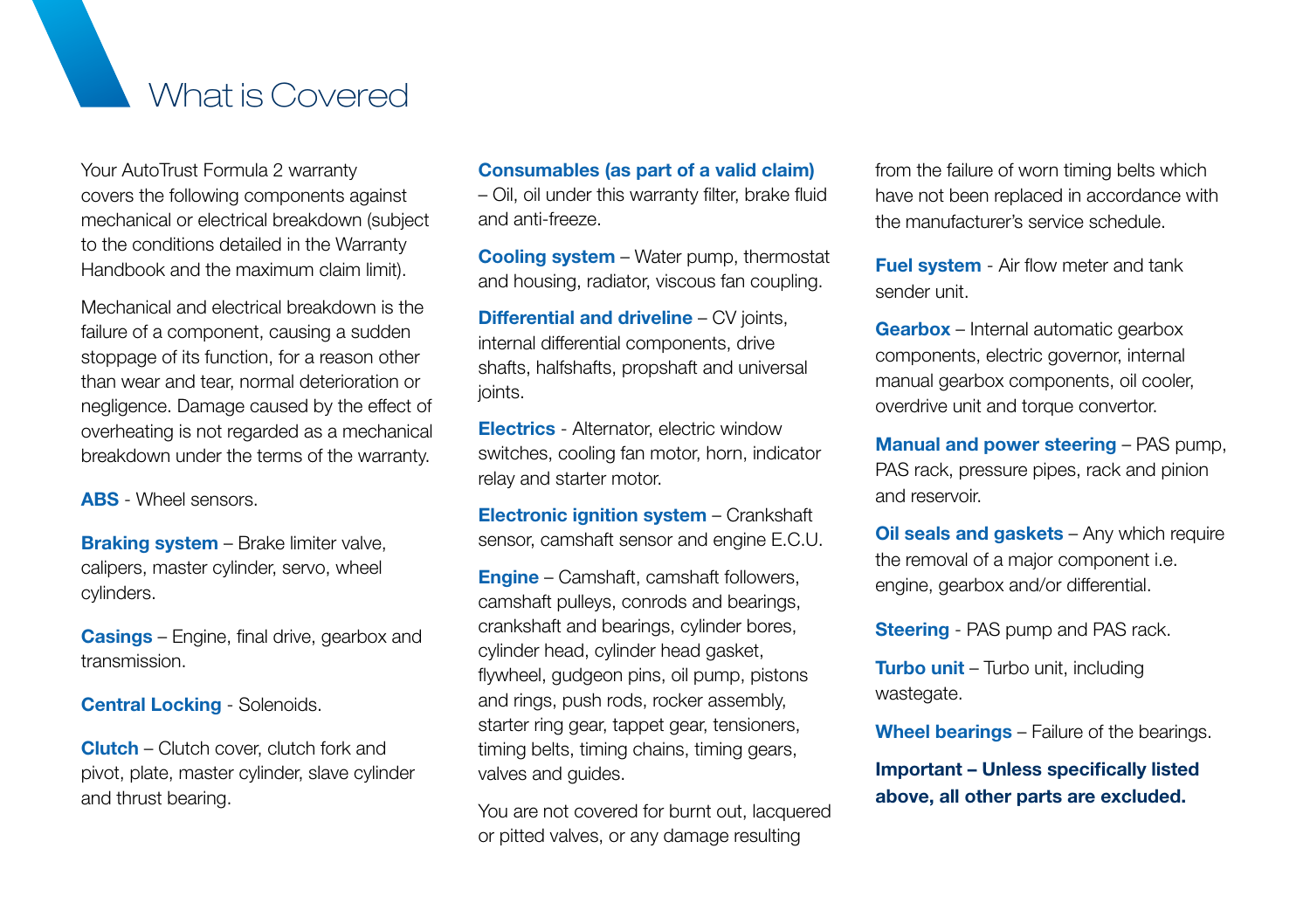How to ask for a repair under this warranty

Bring your vehicle to us, your supplier, and we will confirm whether the warranty is still in force and the repair is valid. We will then handle the repair on your behalf. If you cannot bring the vehicle back to us please follow the instructions detailed in the Warranty Handbook, or call the administrator on 0844 573 8002.

**Important – Repair work must not commence until our administrator has agreed the claim. Failure to comply with this requirement will affect your ability to claim under this cover.**

#### **Cancellation Rights**

You have the right to cancel this warranty within 14 days of receiving your Warranty Handbook and Validation Certificate. Should you wish to cancel within this period please contact either your supplying dealer or the administrator who will arrange cancellation and full refund. Unless cancelled in accordance with the cancellation rights detailed above, in normal circumstances no refund will be made and in no circumstances if a claim has been made.

#### **How to Make a Complaint**

We hope that you will be pleased with the service we provide.

In the unlikely event of a complaint, you should contact the administrator in the first instance on 0844 573 8002, or in writing to: The Customer Services Manager, AutoTrust Warranty Administration, Jubilee House, 5 Mid Point Business Park, Thornbury, West Yorkshire BD3 7AG.

You can also email us at complaints@motor-admin.com.

This product conforms to the Motor Industry Code of Practice for Vehicle Warranty Products. In addition to your statutory rights, should you remain dissatisfied with our decision you may refer the dispute to the Motor Industry Codes Advisory and Conciliation Service. Consumer Advice line: 0800 692 0825. Motor Codes Ltd, PO Box 44755, London SW1X 7WU.

For more information on the Code and what it means for you please visit www.motorcodes.co.uk.



#### **Data Protection Authorisation Statement**

In processing and managing this agreement, the administrator will collect, transfer and store the information you have provided in their secure servers based in the United States of America. The administrator has taken measures to ensure that there is an adequate equivalent level of protection of your information in the U.S.A. in accordance with legislation in the United Kingdom.

In compliance with the Data Protection Act 1998, you are entitled to ask us to amend our records about you if they are not correct, and you may request a copy of the information we hold about you by applying to us in writing addressed to: Compliance Officer, Car Care Plan Limited, Jubilee House, 5 Mid Point Business Park, Thornbury, West Yorkshire BD3 7AG or by emailing CCPH\_DPA@carcareplan.co.uk. We may charge you the statutory fee of £10 for this service.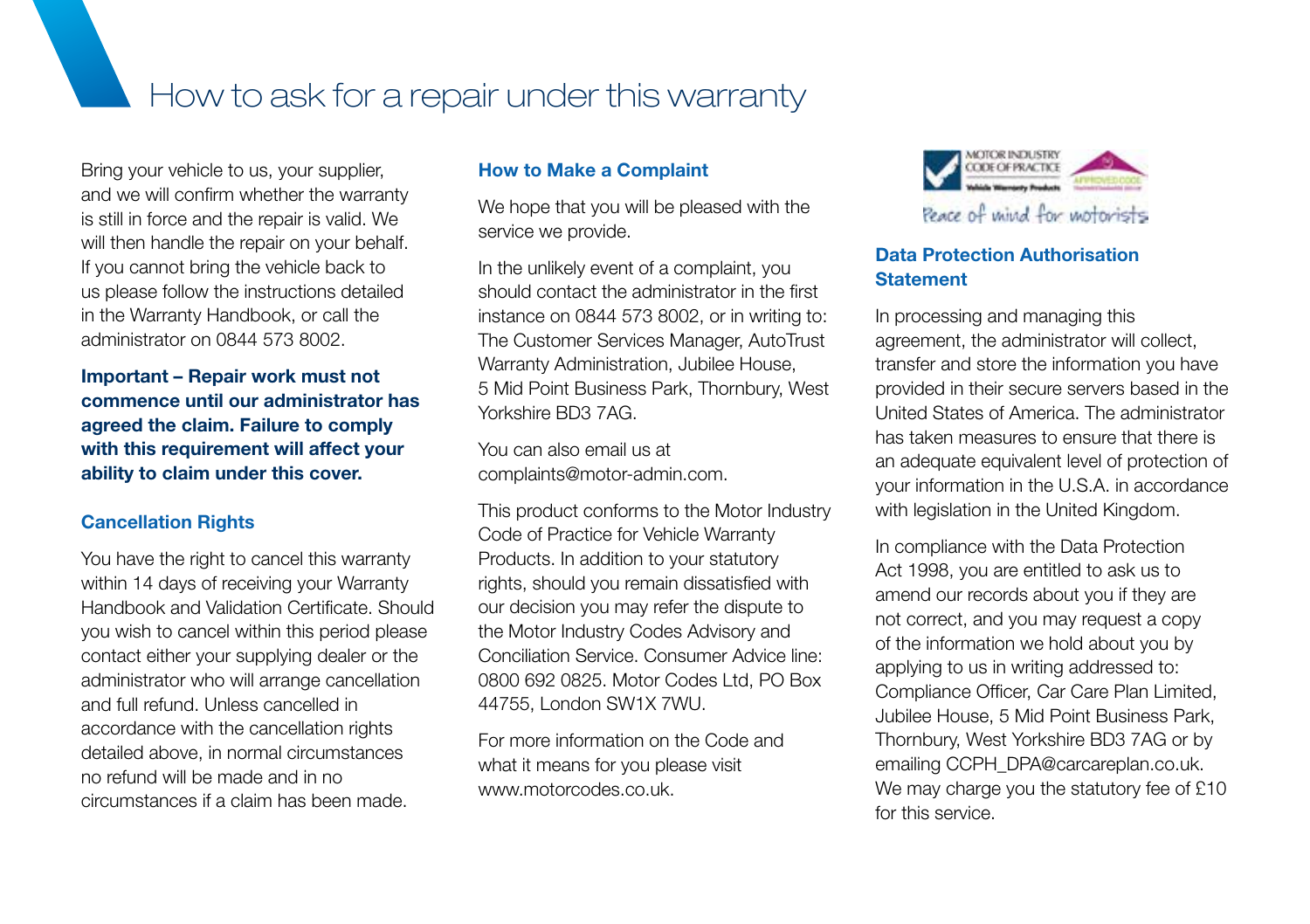

## Helping you towards covering the cost of those unexpected repairs

Special note: Please refer to your Validation Certificate, provided with your AutoTrust Warranty Handbook, for the claim limit that applies on each individual repair under this warranty.



Source: Average across all makes and models. Car Care Plan 2013. Costs will vary according to the make and model of the vehicle you drive.